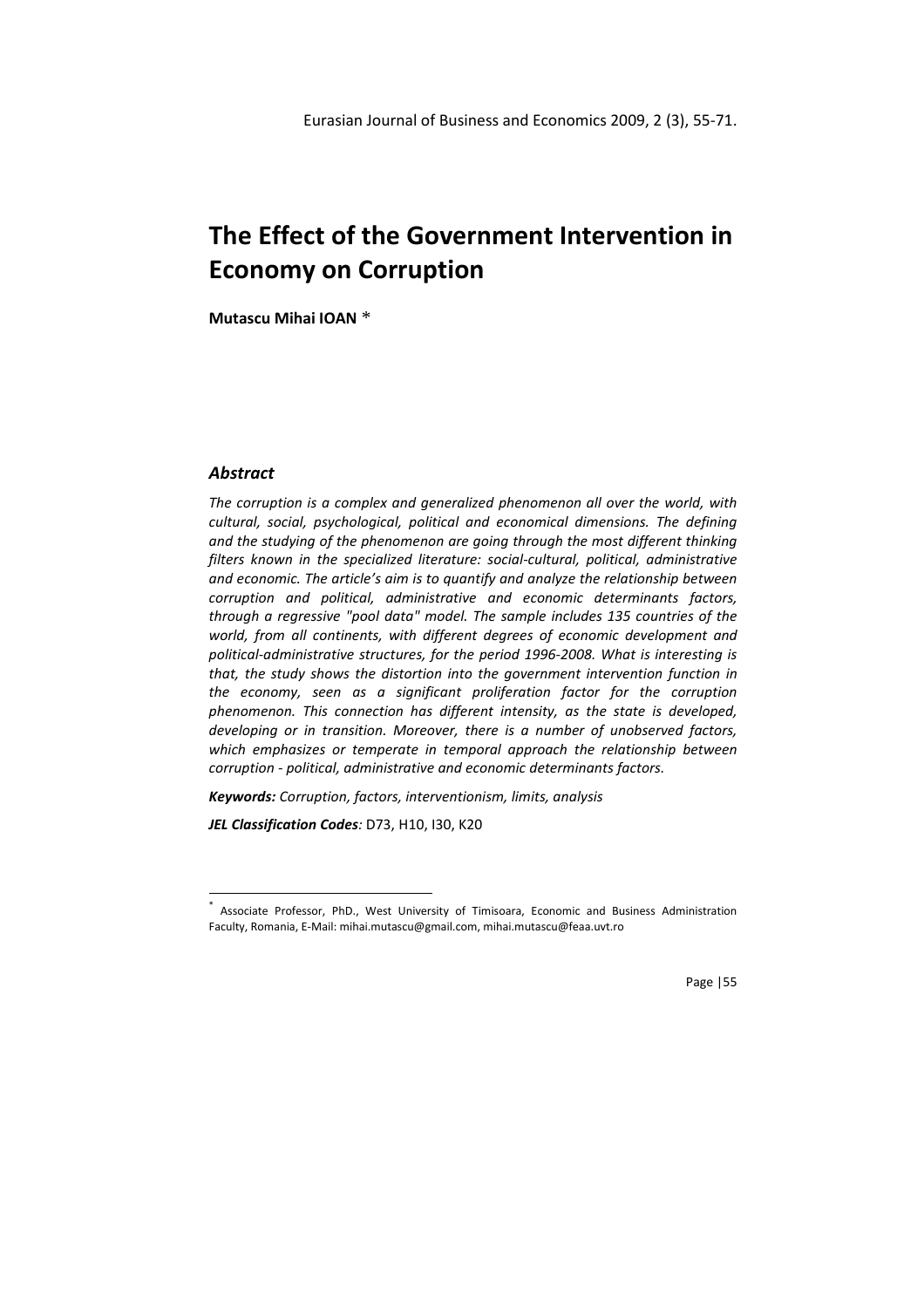## 1. Introduction

The corruption is a complex and generalized phenomenon all over the world, with economical, cultural, social, psychological, political, administrative and religious dimensions. By consequence, defining and the studying of the phenomenon are going through the most different thinking filters known in the specialized literature: economic, social-cultural, political, administrative and religious. In the economic approach, the government controls the distribution of revenues and the taxation of onerous costs. The private individuals and firms, in such context, tend to receive the advantages from public authority. If the "payment for advantages" is illegal, then we can talk about corruption. In an institutional view, for Rose-Ackerman (1999), the corruption is a symptom for the situations in which the management of the state is inefficient.

All these factors are acting differently, as countries are developed, developing or in transition. According to Cyper & Dietz (2008), performed over time, it was observed that the developed economies, with strong industrial sectors and competitive market, have a low level of corruption. On the opposite side, corruption proliferates in the developing countries and those in transition, with poorly developed economic sectors and weak competitive markets. Moreover, the factors intensity can be "accentuated or temperate" temporally under the parallel influence of unobserved factors, such as: culture, psychosocial individual profile, technological changes, change of government fiscal policies, natural cataclysms, wars or other internal conflicts.

# 2. Theoretical Fundaments

In the economical view, Shleifer and Vishny (1993) see the corruption as a problem related to the monopolistic market structure, not a competitive one, and recommend that policies should focus more closely on the phenomenon of corruption and not on the public sector itself. In a particular way, Al-Marhubi (2000) finds a significant relationship between inflation and corruption, which suggests that a high rate of inflation came with a high corruption. For Wang & Rosenau (2001), the corruption is the secret collaboration between public officials and private actors for private financial gains in contravention of the public's interest

Drehel and Schneider (2006) connect the shadow economy with corruption, as an inverse or direct relationship, depending on the degree of the state development. Based on a model of general trade policy and fiscal economic equilibrium, Carraro et al. (2006) shows that corruption affects economic growth with different intensities from one period to another (many studies refute this results). Moreover, connecting with economic growth, a couple of authors identify and analyze the

Page | 56 EJBE 2009, 2(3)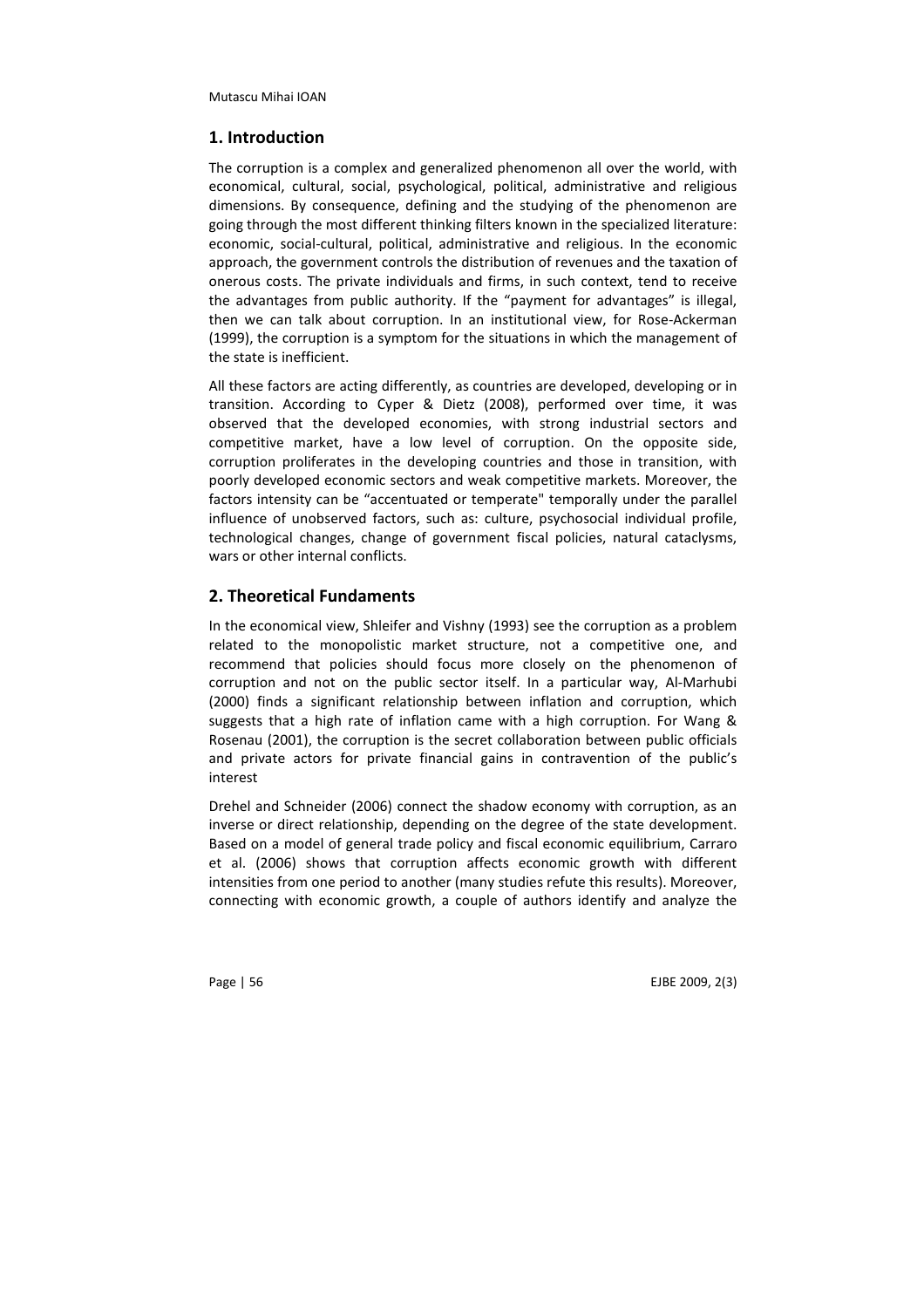inverse relationship between corruption and the level of social welfare. From this group we regard Svensson (2005).

In the social-cultural sense, Nye (1967) considers the corruption as a deviation from the formal duties of a public role, in individual compartmental approach: personal, close family and private clique. The definition summarizes a group of elements, such as bribery, theft, nepotism and misappropriation. Hungtington (1969) identifies different degrees of corruption, from one culture to another, with higher intensity in the modernization periods, the corruption being a social pathology, according to Carvajal (1999).

Husted (1999) describes a cultural profile of a corrupt country as one in which there is high uncertainty avoidance, high masculinity, and high power distance (without individualism, which is highly correlated with GNP per capita). Getz & Volkema (2001) revealed that uncertainty avoidance moderated the relationship between economic adversity and corruption, whereas power distance and uncertainty avoidance were positively associated with corruption.

Nichols et al. (2004), based on a study that includes two states on different continents, argues that the corruption perception seeks the recent history of a population, determined by the foreign domination, the democratic change and the transition periods. Barr and Serra (2006) see the corruption as a phenomenon set of preferences and rules, following the slogan "not engaging in bribery because it is harmful to society". They conclude, concise, that the corruption is, in parte, a cultural phenomenon.

In the political-administrative approach, Hungtington (1969) reveals that the phenomenon of corruption is an effective absence of the political institutions and Rose-Ackerman (1978) shows that the decentralization of government decisionmaking power increases the risk of corruption, because the review and detection limits are confirmed. Tanzi (1998) accepts the definition of the World Bank, in which the corruption is the simplest kind of public power abuse for private benefits, gifts, mainly related to the state monopoly and the way the government perceives the power. Simply, in a similar way, Rajib and Subarna (2000) develop a general definition of the corruption, as an abuse of public power for private benefit. Referring to the quality of bureaucratic apparatus, Drehel and Schneider (2006) show that the better quality of the public institutions reduces corruption.

In the religious perspective, a previous research has found that religion influences the tendency of the corruption phenomena. According to Deveterre (2002), the high attention to virtue ethics is the most effective way to combat corruption. Moreover, religions, such as Christianity, may limit the effects of this global problem. Particularly, Paldham (2001) founds that the percentage of Protestants was negatively related to corruption, after controlling for known economic predictors (real gross domestic product per capita). Several years after, Jude (2004)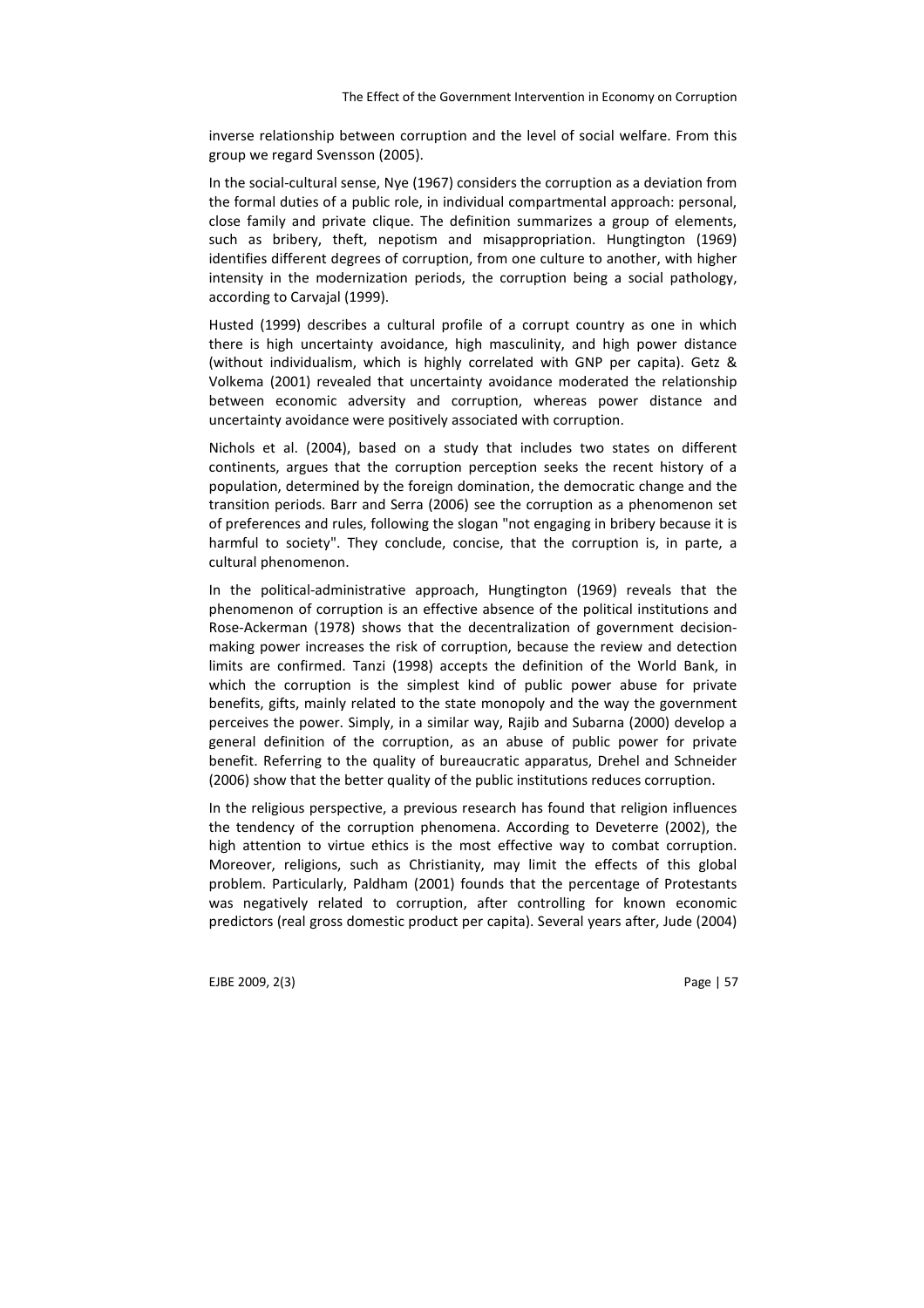considers that the percentage of Protestants within a nation will be negatively related to the level of corruption within a national economy.

This scientific approach is intended to analyze the relationship between corruption and its determinant factors of political-administrative and economic nature. According to the mentioned premise, all the theoretical presented elements allow us to formulate a series of theoretical working assumptions, which consider two of the approaching coordinates of corruption: one politico-administrative coordinate and another economical one.

The hypotheses are:

H1: The level of corruption is growing as the civil liberties are less respected; the government structures and the government intervention in the economy are more extended.

H2: The level of corruption is growing as the social welfare is decreasing.

In summary, the meanings of the hypothesis' work relations are:

| The trend of<br>corruption level | The determinant factors of corruption | The trend of determinant<br>factors of corruption |
|----------------------------------|---------------------------------------|---------------------------------------------------|
|                                  | 1. Civil liberty                      |                                                   |
|                                  | 2. Public administration structures   |                                                   |
|                                  | 3. Government intervention in economy |                                                   |
|                                  | 4. Social welfare                     |                                                   |
|                                  | 1. Civil liberty                      |                                                   |
|                                  | 2. Public administration structures   |                                                   |
|                                  | 3. Government intervention in economy |                                                   |
|                                  | 4. Social welfare                     |                                                   |

Table 1: The sense ("the sings") of the hypothesis' work relations

The fundamental assumption is that corruption is a complex phenomenon determined by a couple of factors, such as: civil liberties, the administrative government structure, the intensity of state intervention in economy and the level of social welfare. The linkages are in the same sense for the case of administrative government structure and the intensity of government intervention and contrary for the case of civil liberties and social welfare. Moreover, these factors are acting differently over the time from one type of economy to another and there are a number of unobserved disturbances.

# 3. Methods and Results

To quantify and analyze the relationship between corruption (dependent variable) and politico-administrative and economic determinants factors (independent variables), were considered the period 1996-2008 and a sample of 135 countries of the world, from all continents, with different degrees of economic development

Page | 58 EJBE 2009, 2(3)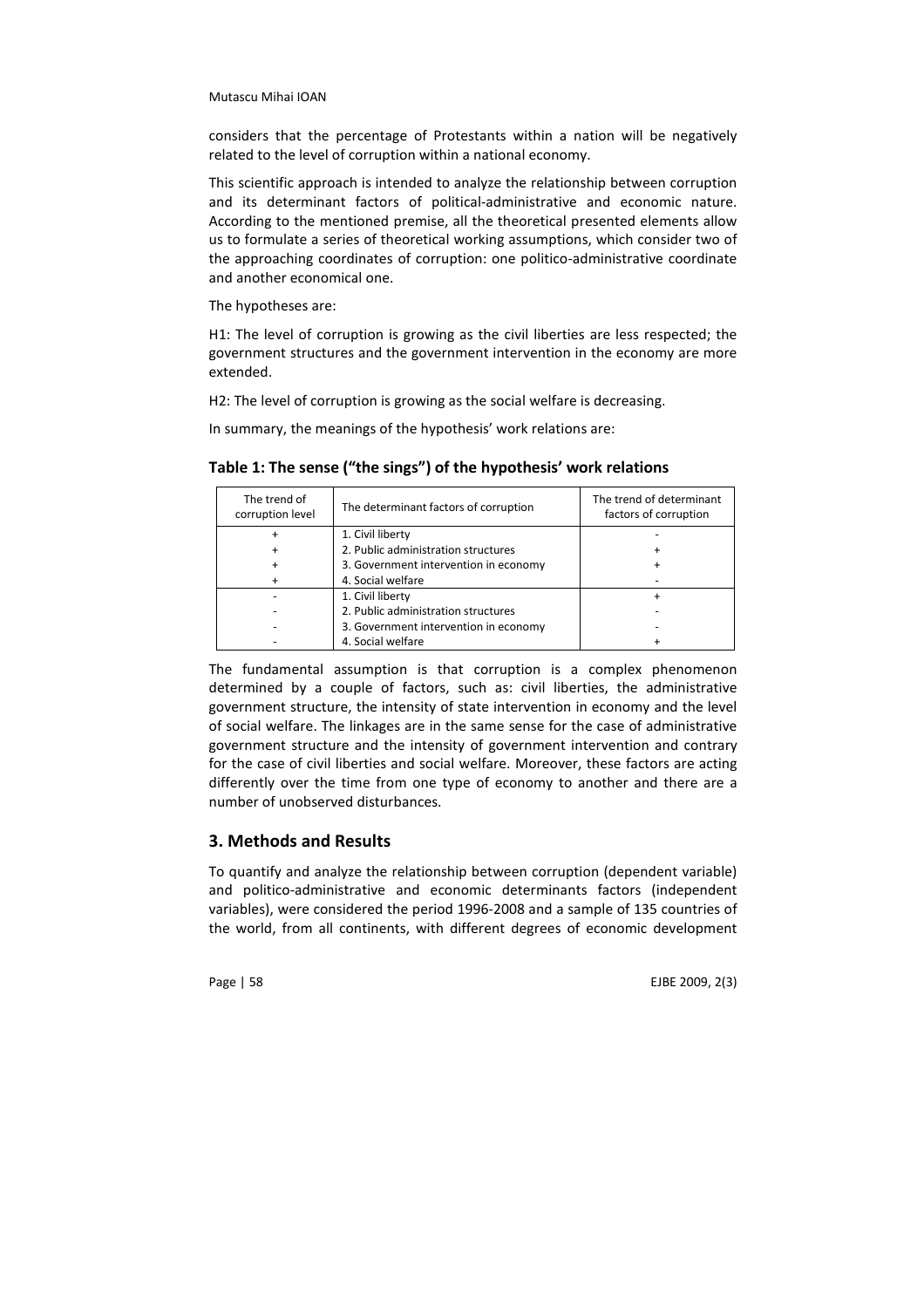and political-administrative structures. According to Cyper & Dietz (2008), for a complex approach, the data set was divided into three cross-sectional panels, as economies are developed - 34 countries, developing - 87 countries and in transition - 14 countries (UNCTAD classification 2009 - Annex). The corruption is quantified by the "Freedom from corruption" index - FC (the component of the Index of Economic Freedom), developed by The Heritage Foundation, on a scale from 0 to 100, where 0 indicates a very high level of corruption and 100 an extremely small one.

The "Civil Liberties" (L) factor is founded by Freedom House - Civil Liberties, the "government structure" (GS) factor is quantified by The Heritage Foundation - Government Size (the component of the Index of Economic Freedom) and "social welfare" (HDI) factor is constructed by the United Nations Development Program - The Human Development Index.

1. The "Civil Liberties" index includes the freedom of expression, assembly, association, education and religion and has a range of intensity between 1 and 7; the value of 1 is assigned to the states in which the degree of freedom is very high and 7 to the ones which have a very small one.

2. The "Government size" index is a component of the "Index of Economic Freedom", which considers the level of government expenditure as a percentage of GDP, including all levels of government, such as central/federal, intermediate/state and local level. The scale value is between 0 and 100. The minimum level corresponds to the states which have a small government spending of GDP, with a reduce redistribution of GDP and government intervention in economy and vice versa.

3. The "Human Development Index" measures the degree of human development by combining life expectancy, education levels and realized income, on a scale from 0 to 1, where 0 denotes a minimum level of welfare and 1 a maximum one.

Because the considered factors have different scales of measurement, for a comparative analysis, the levels of variables were normalized:

$$
FC, L, GS_{Normalized} = \frac{FC, L, GS_{Max} - FC, L, GS}{FC, L, GS_{Max} - FC, L, GS_{Min}}
$$
\n(1)

$$
FC, L, GS_{\text{Normalized}} \in [0,1] \tag{2}
$$

$$
HDI \in [0,1] \tag{3}
$$

In this case, for FC - 0 indicates a very high level of corruption and 1 an extremely small one; for L - 0 is assigned to the states in which the degree of freedom is very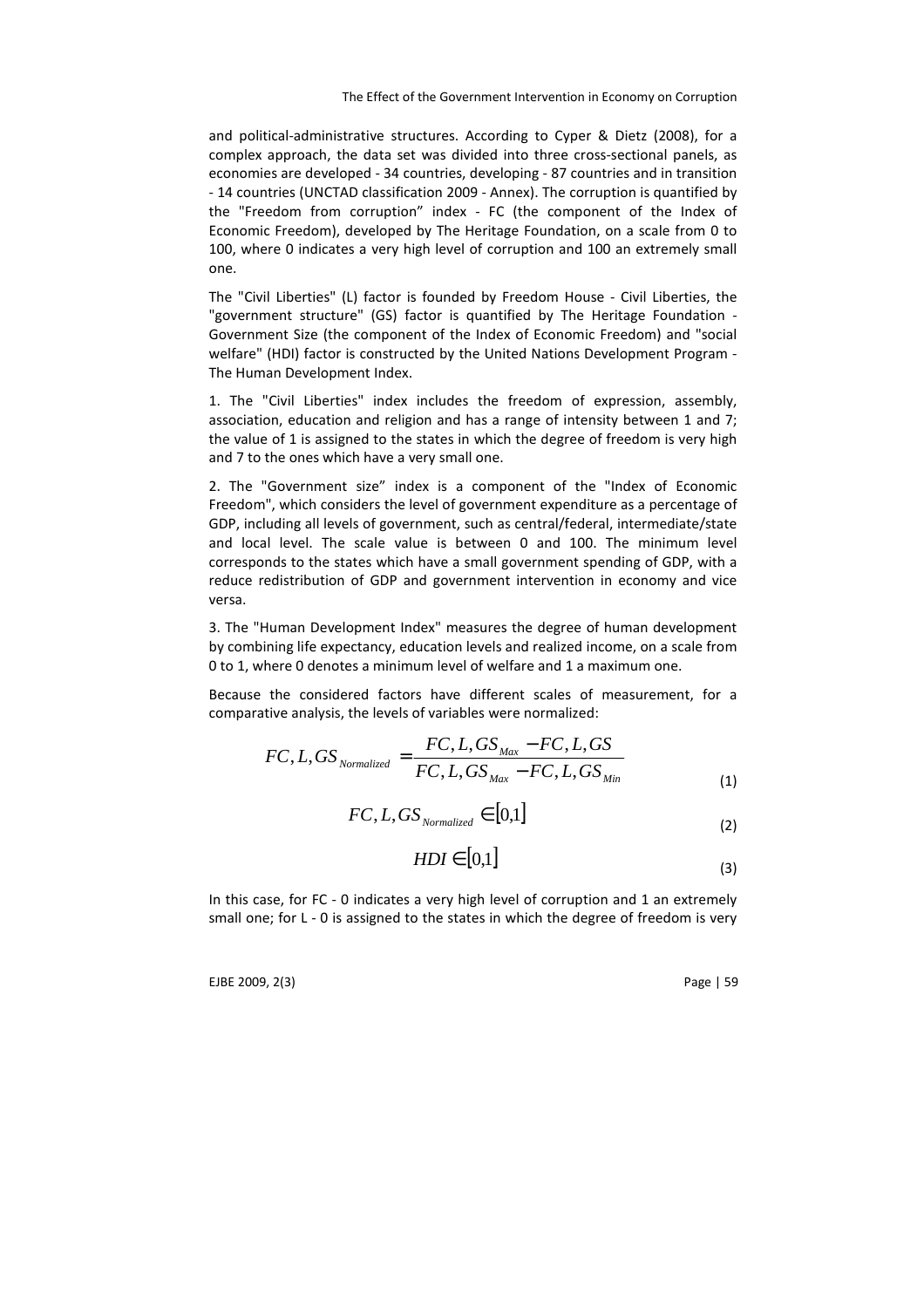high and 1 to the ones which have a very small one; and for GS - 0 is the minimum level corresponds to the states which have a small government spending of GDP and 1 to the ones which have a high government spending of GDP.

Based on the normalized illustrated variables, the sense of changes existing between corruption and its determinant factors, in according with theoretical assumptions made above, is as follows:

Table 2: The expected sense ("the sings") of the relations between FC - L, GS and HDI, according to working hypothesis

| The trend of FC index | The determinant index of FC | The determinant index expected trend |
|-----------------------|-----------------------------|--------------------------------------|
|                       | 1. l                        |                                      |
|                       | 2. GS                       |                                      |
|                       | 3. HDI                      |                                      |
|                       | 1. l                        |                                      |
|                       | 2. GS                       |                                      |
|                       | 3. HDI                      |                                      |

The method of analysis used is the econometrical modeling (with software EViews 5.0), elaborating three "Pool Date"1 regressive models, with time-fixed effects, one for each type of economy, with this shape:

$$
Y_{it} = \alpha + \beta x X_{it} + \lambda_t + v_{ij}
$$
\n<sup>(4)</sup>

where Yit represents the dependent variable - FC, α intercept term, β independent

variables coefficients, Xit independent variable - L, GS and HDI,  $\frac{\lambda_{t}}{\lambda_{t}}$  time-varying intercept (captures all of the variables that affect Yit and that vary over time but

are constant cross-sectionally),  $V_{ij}$  the remainder disturbance (capturing everything that is left unexplained about Yit), i cross-sectional units observed for dated periods - (the number of states) and t the period of time (years 1996-2008).

With dummy variables, the model could be:

$$
Y_{it} = \beta x X_{it} + \lambda_I x D I_t + \lambda_2 x D 2_t + ... + \lambda_T x D T_t + v_{ij}
$$
\n(5)

where D1 represents the dummy variable that takes the value 1 for the 1996 year and 0 elsewhere, and so on.

Finally, the model becomes:

Page | 60 EJBE 2009, 2(3)

 $1$  For econometric model we used the econometric software Eviews 5.0.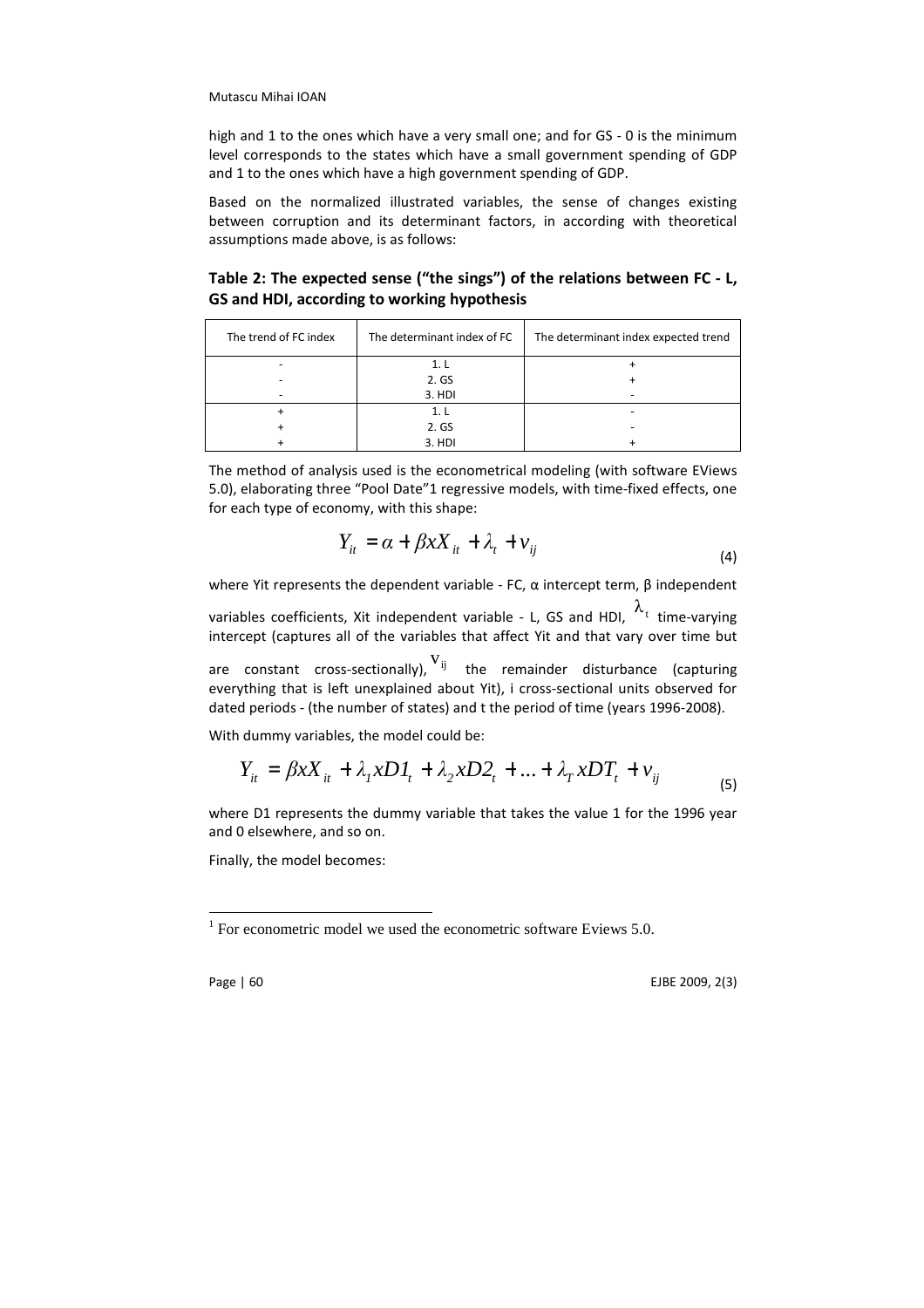$$
FC_{it} = \beta_1 x I_{it} + \beta_2 x G S_{it} + \beta_3 x HD_{it} + \lambda_1 x D_{996} + ... + \lambda_T x D_{2008} + v_{it}
$$
 (6)

For testing of three models, I corrected both period heteroskedasticity and general correlation of observations (except the second model, only with heteroskedasticity correction) within a given cross-section because the observations are not equal weight in estimation. Moreover, to obtain the robust coefficient standard errors I applied the Period SUR (PCSE) method.

The econometric analysis of three type economy has two steps:

a. The econometric tests of the "pool data" time-fixed effects models.

b. The "unit root test" of the residuals.

Step1. The econometric tests of the "pool data" time-fixed effects models, for each type of economies, are presented in Appendix, Tables A1-A3.

For all type of economies, the tests of models show the following:

- the absolute values of the standard errors corresponding to the coefficients of the function are lower than the values of the coefficients, witch sustains the correct estimation of these coefficients (a conclusion reinforced by the low values of the probabilities);

- the value of the correlation coefficient, shows a significant statistical correlation between the dependent variable - FC and the independent variables - L, GS and HDI (the changes in the FC are reflected considerably in the changes of L, GS and HDI);

- the value of F-statistic is bigger then the F-critical value (the probability is almost 0), showing that the model is relevant;

- the Durbin-Watson test (with a resulting value under the critical point of 2) shows that the residual variables are not autocorrelated.

Step 2. The "unit root test" of the residuals. For verifying the stationarity of the residuals are used the "unit root tests" proposes by Levin, Lin & Chu, Breitung tstat, Im, Pesaran & Shin W-stat, ADF, PP and Hadri Z-stat. The results are illustrated in Appendix, Tables A4-A6.

For the developed and developing economies the tests Levin, Lin & Chu; Im, Pesaran & Shin W-stat; ADF and PP indicate that the null hypothesis is rejected (except Hadri Z-stat test and, partially, the Breitung t-stat), meaning that the "residuals of the cross-sectional group" is stationary.

At limit, for economies in transition, the tests Levin, Lin & Chu; the Breitung t-stat; Im, Pesaran & Shin W-stat; ADF and PP indicate that the null hypothesis of the unit root can be rejected (except Hadri Z-stat test).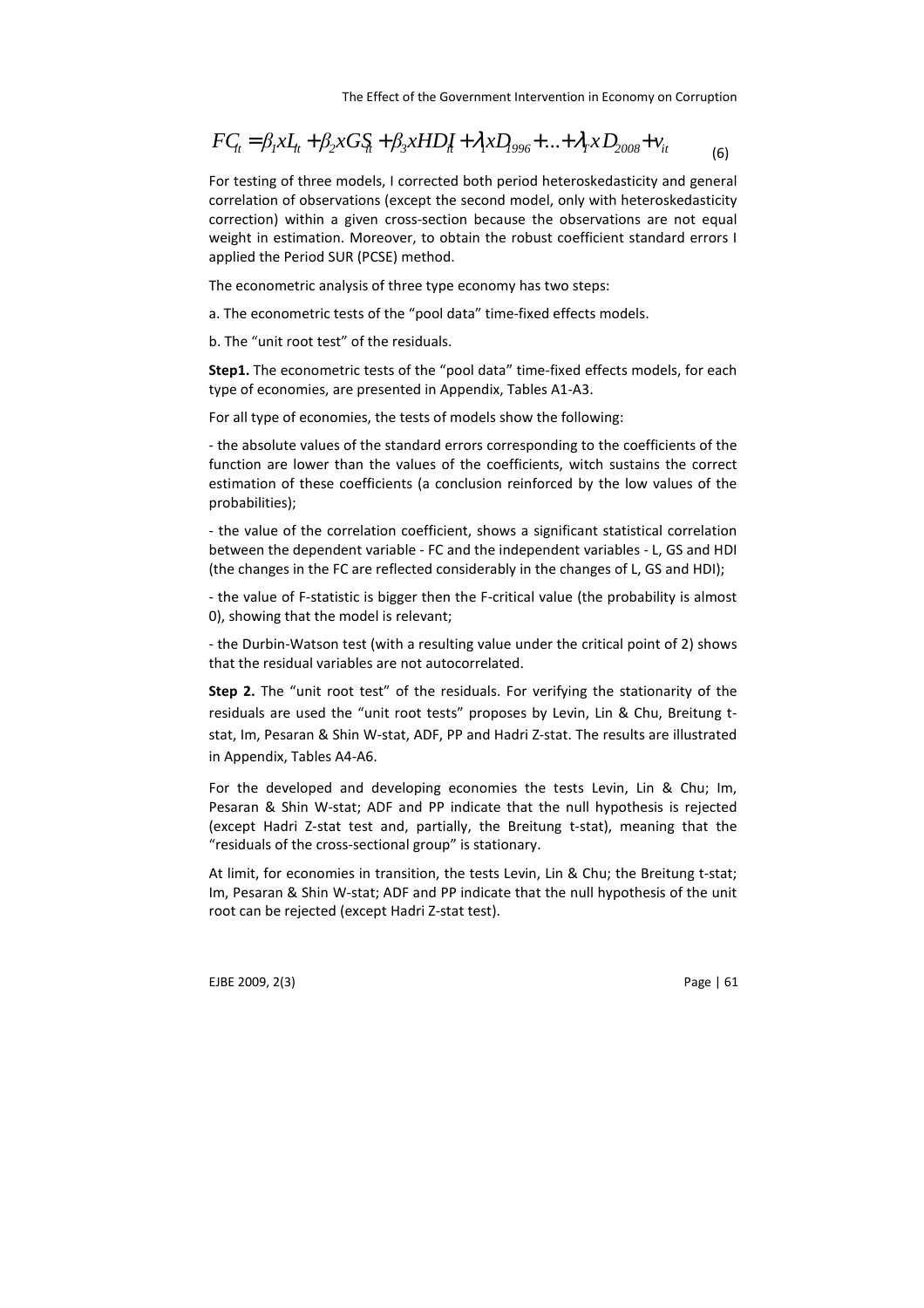In conclusion, all three models may be considered representative to describe, at international level, the connection between FC and L, GS & HDI.

# 4. Discussion

The obtained results based on the three constructed models show that corruption is mainly the result of political-administrative and economic factors. The main information can be summaries in this way:

# Table 7: The main results of relationship between "FC-L, GS and HDI" in the case of developed economies, developing economies and economy in transition

| <b>Type of economies</b> | <b>Developed economies</b> | Developing economies           | <b>Economies in transition</b> |  |  |
|--------------------------|----------------------------|--------------------------------|--------------------------------|--|--|
|                          | <b>Coefficients</b>        |                                |                                |  |  |
| C                        | $-2.2014$                  | 0.1424                         | 0.1651                         |  |  |
| L                        | $-0.2824$                  | $-0.1159$                      | $-0.1091$                      |  |  |
| GS                       | $-0.0407$                  | $-0.1705$                      | $-0.1873$                      |  |  |
| HDI                      | 3.1875                     | 0.5449                         | 0.3190                         |  |  |
| Year                     |                            | Period fixed (dummy variables) |                                |  |  |
| 1996                     | 0.0948                     | 0.0426                         | $-0.0246$                      |  |  |
| 1997                     | 0.0621                     | 0.0392                         | $-0.0268$                      |  |  |
| 1998                     | 0.0819                     | 0.0244                         | $-0.0070$                      |  |  |
| 1999                     | 0.0547                     | 0.0225                         | $-0.0068$                      |  |  |
| 2000                     | $-0.0018$                  | 0.0083                         | 0.0147                         |  |  |
| 2001                     | 0.0070                     | 0.0108                         | 0.0090                         |  |  |
| 2002                     | 0.0083                     | 0.0149                         | $-0.0026$                      |  |  |
| 2003                     | $-0.0421$                  | $-0.0050$                      | 0.0159                         |  |  |
| 2004                     | $-0.0435$                  | $-0.0194$                      | 0.0216                         |  |  |
| 2005                     | $-0.0584$                  | $-0.0262$                      | 0.0031                         |  |  |
| 2006                     | $-0.0623$                  | $-0.0227$                      | $-0.0044$                      |  |  |
| 2007                     | $-0.0534$                  | $-0.0128$                      | 0.0019                         |  |  |
| 2008                     | $-0.0474$                  | $-0.0132$                      | 0.0061                         |  |  |

All three elaborated models confirm the proposed theoretical hypotheses, following the idea that the increasing of corruption (minimizing FC index) is the result of the limitation of civil liberties (maximizing L index), the extension of public administration structures, the augmentation of government intervention in economy (maximizing GS index) and the damage of social welfare (minimizing HDI index).

Page | 62 EJBE 2009, 2(3)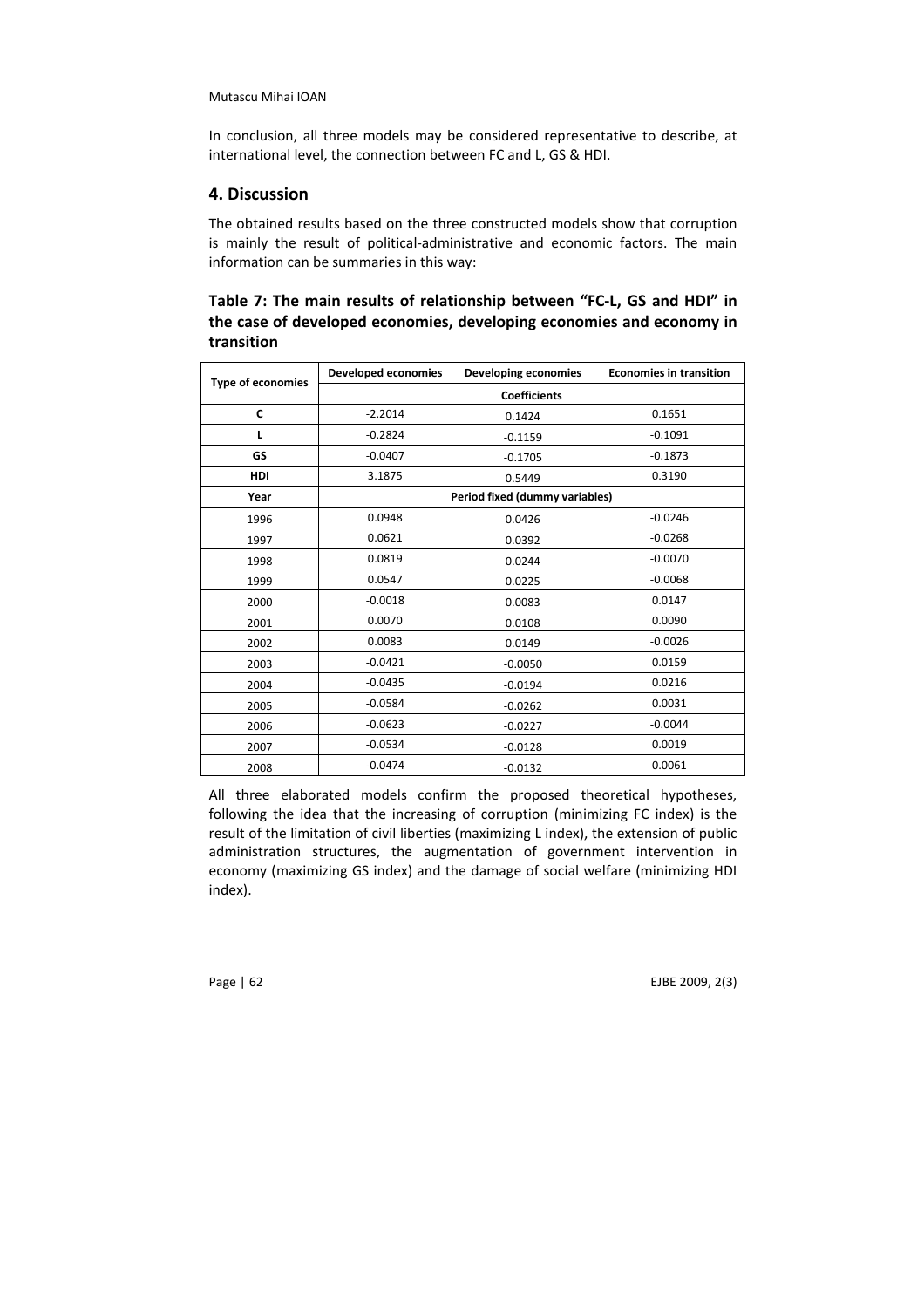In other words, the corruption is high, if the civil liberties are reduced, the structure of government is extended, the government intervention in the economy is increased and the social welfare is decreased. Per a contrario, the corruption is low, if the civil liberties are higher, the structure of government is reduced, the government intervention in the economy is decreased and the social welfare is increased.

These influences are different intensity as the economies are developed, developing or in transition. More, there are other several disturbing unobservable factors, with constant and periodic action. The periodic factors act on the corruption differently, from one year to another, in positive or negative sense, but they have very little effect on corruption (the impact is less than 10% annually).

In the developed economies the main factor of corruption is the social welfare, followed by civil liberties, government structure and intensity of the state intervention in economy. In developing economies and economies in transition the corruption depends mainly on the social welfare, then on the state intervention in economy and civil liberties.

On this basis, a low level of corruption is assimilated to developed economies, with high life expectancy, strong literacy and educational attainment and high level of GDP per capita. In this country people have freedoms of expression and belief, associational and organizational rights and personal autonomy without interference from the state. Moreover, the bureaucratic structures are less extensive and state intervention in economy is more temperate, encouraging the private initiative and market competition rules.

Unfortunately, in the developed economies there are significant unobserved factors that constantly stimulate corruption, but also there is a set of unobserved factors with periodical positive or negative actions, with insignificant influence.

A high level of corruption is characteristic for developing economies or economies in transition, because the life expectancy is low, the degree of literacy and education is precarious and the level of GDP per capita is low. In addition, freedoms of expression and belief are low, associational and organizational rights limited and personal autonomy has strong interference from the state.

In these economies the state has developed an excessive bureaucratic structure and the state's corrective intervention in economy determines often distortions and inefficiencies in the resource allocation.

In contrast to developed economies, in the developing economies and the economies in transition the constant unobserved factors have a major destructive influence on corruption. Similarly, the unobserved factors with periodical acting have an insignificant positive or negative influence.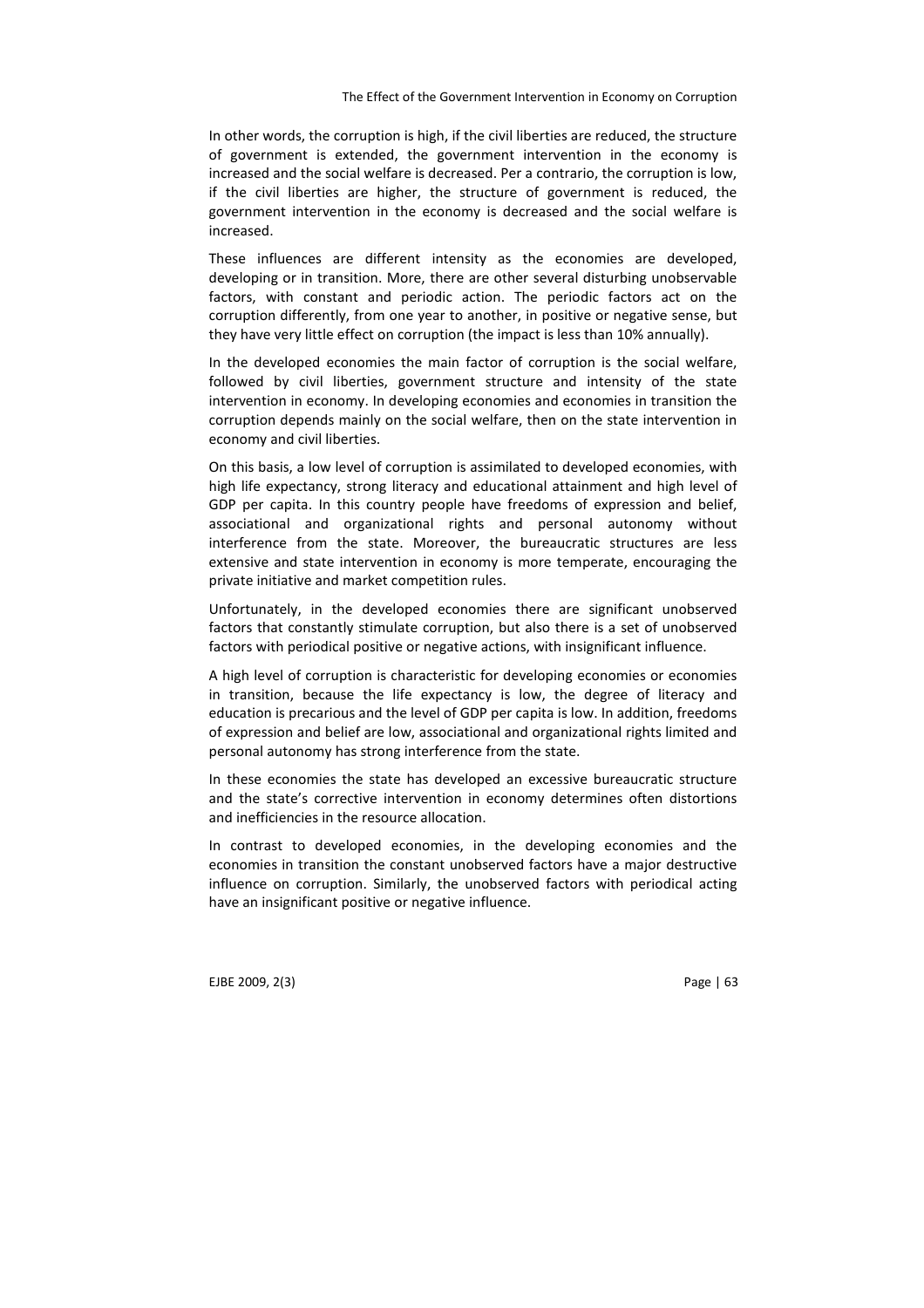#### 5. Conclusions

As a complex phenomenon, the corruption hits the entire world, regardless of the geographical location, population, level of economic development, political regime or type of government.

There are two categories of factors that influence the corruption: some are observed and have constant periodic influence (social welfare, civil liberties, government structure and intensity of the state intervention in economy), while others factors are unobserved, with stimulative or nonstimulative, constant or periodic influences.

Main observable factors act differently as the economies are developed, developing or in transition.

In the developed economies the most important factor is the level of social welfare, followed by civil liberties and government size. In other economies, social welfare is followed by the government size, not by civil liberties. In addition, all these factors are "corrected" by a set of unobservable influences, positive or negative, with constant or periodic acting.

In such conditions, the improvement of corruption phenomenon is difficult to undertake. However, based on the described results, we believe that the corrective measures of corruption must be identified and divided in two categories: one for the developed economies and other for the developing and economies in transition.

a. The improvement of corruption in developed economies must be focused mainly on the public health system efficiency (maximizing life expectancy) and the consolidation of educational system (maximizing the degree of literacy and the level of educational attainment).

A second action, in order of importance, is strengthens of all freedoms of expression and belief, associational and organizational rights and personal autonomy toward state.

In the developed economies, the extension of bureaucracy and the state intervention in economy may be adjusted from a minimum level of efficiency to a maximum level, which corresponds to the point where they exceed the degree of social welfare and civil liberties.

A great attention should be paid in these economies on unobserved factors that have a strong, stimulative and constant influence on corruption and exceed the positive unobserved periodical factors (period dummy). Therefore, regarding

Page | 64 EJBE 2009, 2(3)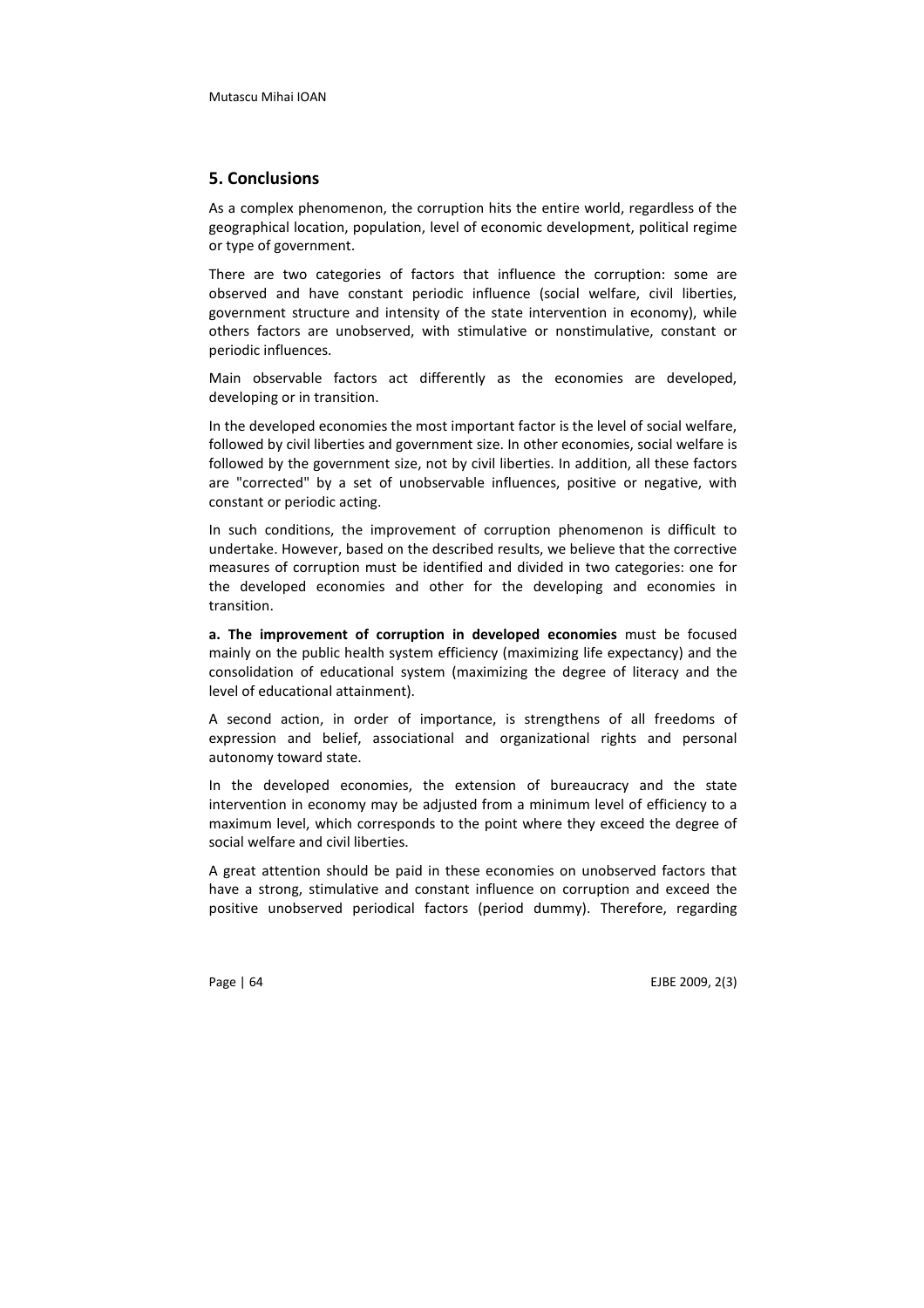corruption, the countries with developed economies have a high sensitivity to certain nonperiodical factors.

b. The improvement of corruption in developing economies and economies in transition must be focused preponderant on the public health reforms (increase of the life expectancy level) and the reconstruction of the educational system (positive effect on degree of literacy and level of educational attainment).

A second step should be polarized on compression of the bureaucracy structures, the increase of the bureaucratic professionalism and performance and implementation of the measures to correct the market allocations, distribution and stabilization. Moreover, the state must "cement" the private initiative and the market competition rules.

Not least, these countries must make serious efforts to strength democracy, respecting the freedoms of expression and belief, associational and organizational rights and personal autonomy toward state.

A big advantage of developing and in transition economies is given by unobserved nonperiodical factors that have a small but destructive influence on corruption (highest in the transition economies). Moreover, these constant factors counteract successfully the unobserved temporal negative factors.

In conclusion, we can appreciate that the improvement measures of corruption phenomenon should be adapted as economies are developed, developing or in transition. Moreover, in a state with developed economy a great attention must be focused on the unobserved constant factors, these types of economies showing a high sensitivity in this sense.

The main results suggest that the corruption is a "key question" especially in developing and in transition economies, but the disturbance constant unobserved factors decrease the phenomenon and compensate the periodical negative unobserved factors.

#### References

Al-Marhubi F (2000) Corruption and inflation. Economics Letters 66

Carraro A, Fochezatto A, Hillbrecht O (2006) O Impacto Da Corrupção Sobre O Crescimento Econômico Do Brasil: Aplicação De Um Modelo De Equilíbrio Geral Para O Período 1994- 1998. Anais do XXXIV Encontro Nacional de Economia.Proceedings of the 34th Brazilian Economics Meeting No.57

Carvaja R (1999) Large-Scale Corruption: Definition, Causes, and Cures. Systemic Practice and Action Research, Vol. 12 (4)

Cypher J, Dietz J (2008) The Process Of Economic Development 3rd Edition. Hardcover Press

Barr A, Serra D (2006) Culture and Corruption. Centre for the Study of African Economies, University of Oxford, March 1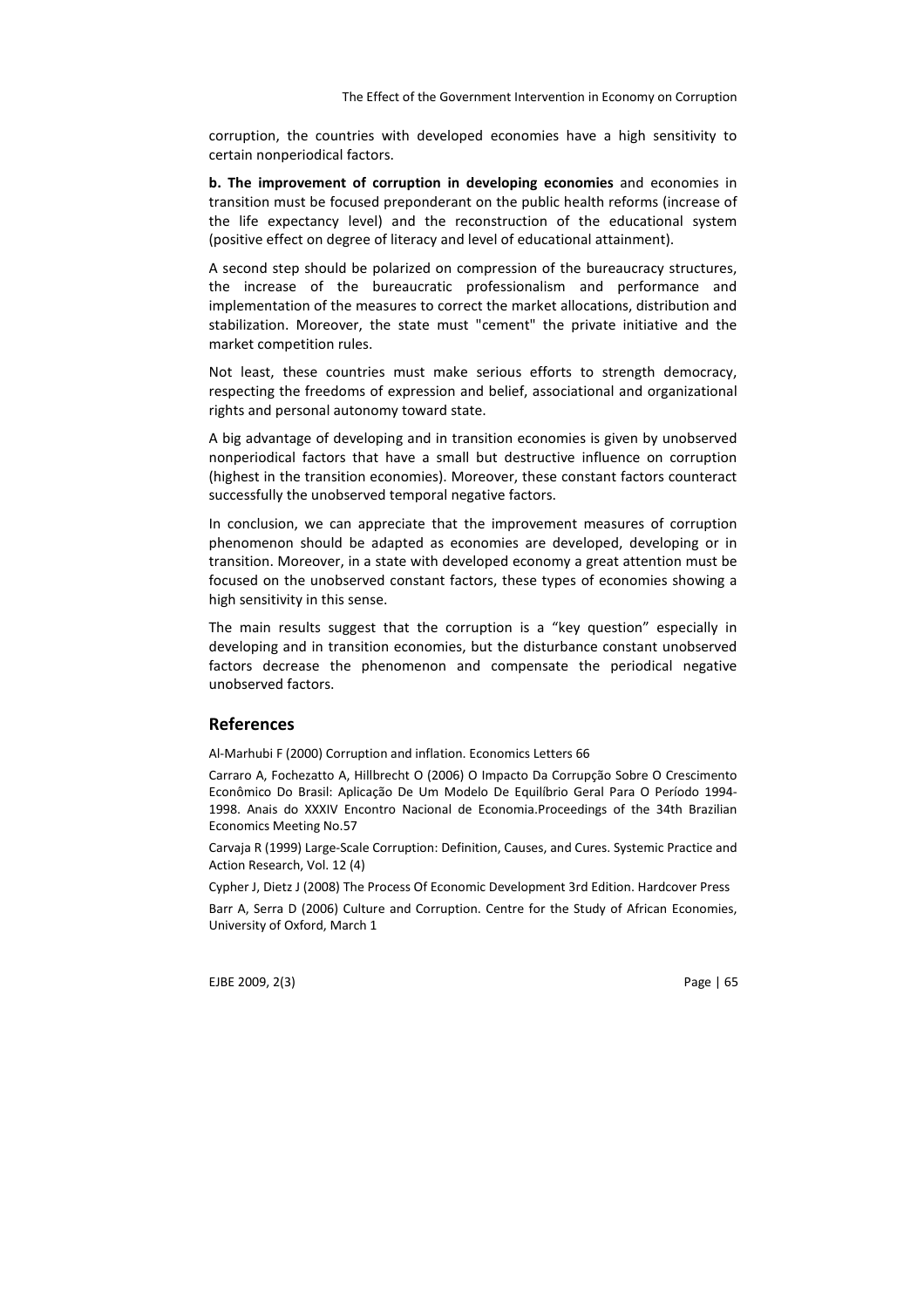Devettere R (2002) Introduction to Virtue Ethics, Boulder, Lynne Rienner Co.

Drehel A, Schneider F (2006) Corruption and the Shadow Economy: An Empirical Analysis. CESIFO Working Paper No. 1653, Category 1: Public Finance

Hofstede G (2003) Culture's Consequences, Comparing Values, Behaviors, Institutions, and Organizations Across Nations. Sage Publications, Second Edition

Hungtington S (1968) Modernization and corruption, Political Order in Changing Societies. New Haven. Conn., Yale University Press

Husted B (1999) Wealth, Culture, and Corruption. Journal of International Business Studies, Vol.30, No. 2, (2nd Qtr., 1999)

Nichols P, Siedel G, Kasdin M (2004) Corruption as a Pan-Cultural Phenomenon: An Empirical Study in Countries at Opposite Ends of the Former Soviet Empire. 39 Tex. Int'l L.J. 215

Nye J (1967) Corruption and Political Development: A Cost-Benefit Analysis. 61 American Political Science Review 417, 419

Paldham M (2001) Corruption and religion: Adding to the economic model. Kyklos 54

Rajib N, Subarna K (2000) Corruption Across Countries: The Cultural and Economic Factors. Business & Professional Ethics Journal, Vol. 21 (1)

Rose-Ackerman S (1999) Corruption and Government: Causes, Consequences, and Reform. Cambridge University Press

Rose-Ackerman S (1978) Corruption: A Study in Political Economy. Academic Press, New York Shleifer A, Vishny R (1993) Corruption. Quarterly Journal of Economics. Vol. 108 (3)

Svensson J (2005) Eight Questions about Corruptions. Journal of Economic Perspectives (19)

Tanzi V (1998) Corruption Around the World: Causes, Consequences, Scope, and Cures. IMF Working Paper No. WP/98/63, Washington, May

Wang H, Rosenau J (2001) Transparency International and Corruption as an Issue of Global Governance.Global Governance 7(1)

Tanzi, V. (1998) "Corruption Around the World: Causes, Consequences, Scope, and Cures", IMF Working Paper. No. WP/98/63, Washington, May.

Page | 66 EJBE 2009, 2(3)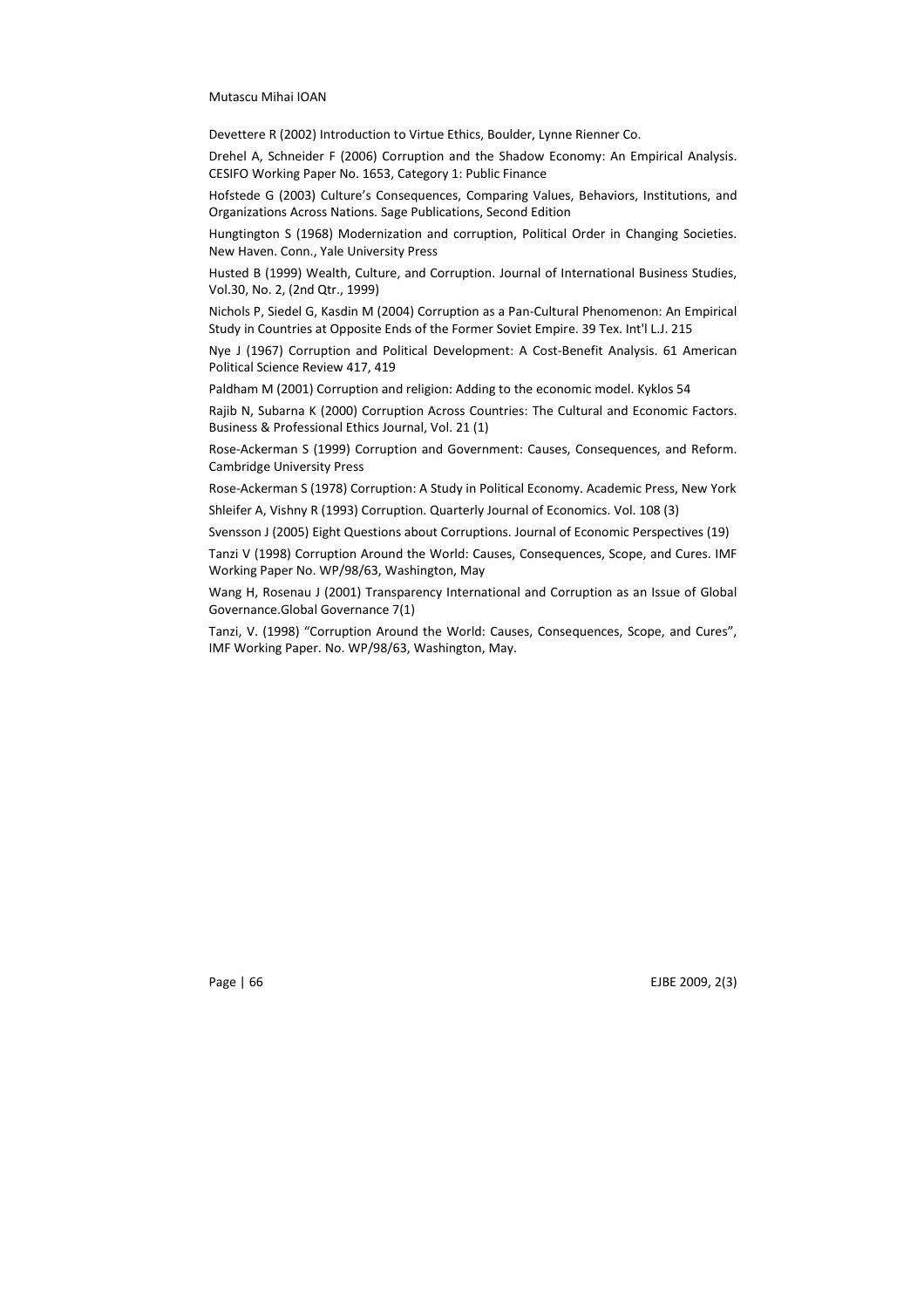# Appendix

| Table A1: The econometric tests of the "pool data" time-fixed effects model |  |  |
|-----------------------------------------------------------------------------|--|--|
| FC-L, GS and HDI - Developed economies                                      |  |  |

| Dependent Variable: FC?                                                 |  |
|-------------------------------------------------------------------------|--|
| Method: Pooled EGLS (Period SUR)                                        |  |
| Date: 05/23/09 Time: 18:09                                              |  |
| Sample: 1996 2008                                                       |  |
| Included observations: 13                                               |  |
| Cross-sections included: 34                                             |  |
| Total pool (balanced) observations: 442                                 |  |
| Linear estimation after one-step weighting matrix                       |  |
| Period weights (PCSE) standard errors & covariance (no d.f. correction) |  |
|                                                                         |  |

| Variable                       | Coefficient                  | Std. Error         | t-Statistic | Prob.    |
|--------------------------------|------------------------------|--------------------|-------------|----------|
| C                              | $-2.201361$                  | 0.271578           | $-8.105822$ | 0.0000   |
| L?                             | $-0.282434$                  | 0.052179           | $-5.412787$ | 0.0000   |
| GS?                            | $-0.040743$                  | 0.020367           | $-2.000468$ | 0.0461   |
| HDI?                           | 3.187540                     | 0.298404           | 10.68196    | 0.0000   |
| Fixed Effects (Period)         |                              |                    |             |          |
| 1996--C                        | 0.094760                     |                    |             |          |
| 1997--C                        | 0.062134                     |                    |             |          |
| 1998--C                        | 0.081941                     |                    |             |          |
| 1999--C                        | 0.054703                     |                    |             |          |
| $2000 - C$                     | $-0.001758$                  |                    |             |          |
| $2001 - C$                     | 0.007019                     |                    |             |          |
| $2002 - C$                     | 0.008297                     |                    |             |          |
| 2003--C                        | $-0.042120$                  |                    |             |          |
| 2004--C                        | $-0.043547$                  |                    |             |          |
| $2005 - C$                     | $-0.058358$                  |                    |             |          |
| 2006--C                        | $-0.062332$                  |                    |             |          |
| 2007--C                        | $-0.053380$                  |                    |             |          |
| 2008--C                        | $-0.047359$                  |                    |             |          |
|                                | <b>Effects Specification</b> |                    |             |          |
| Period fixed (dummy variables) |                              |                    |             |          |
|                                | <b>Weighted Statistics</b>   |                    |             |          |
| R-squared                      | 0.680544                     | Mean dependent var |             | 1.385802 |
| Adjusted R-squared             | 0.669296                     | S.D. dependent var |             | 1.732771 |
| S.E. of regression             | 0.996462                     | Sum squared resid  |             | 422.9913 |
| F-statistic                    | 60.50123                     | Durbin-Watson stat |             | 1.978590 |
| Prob(F-statistic)              | 0.000000                     |                    |             |          |
|                                | <b>Unweighted Statistics</b> |                    |             |          |
| R-squared                      | 0.632566                     | Mean dependent var |             | 0.649946 |
| Sum squared resid              | 8.396228                     | Durbin-Watson stat |             | 0.304257 |
|                                |                              |                    |             |          |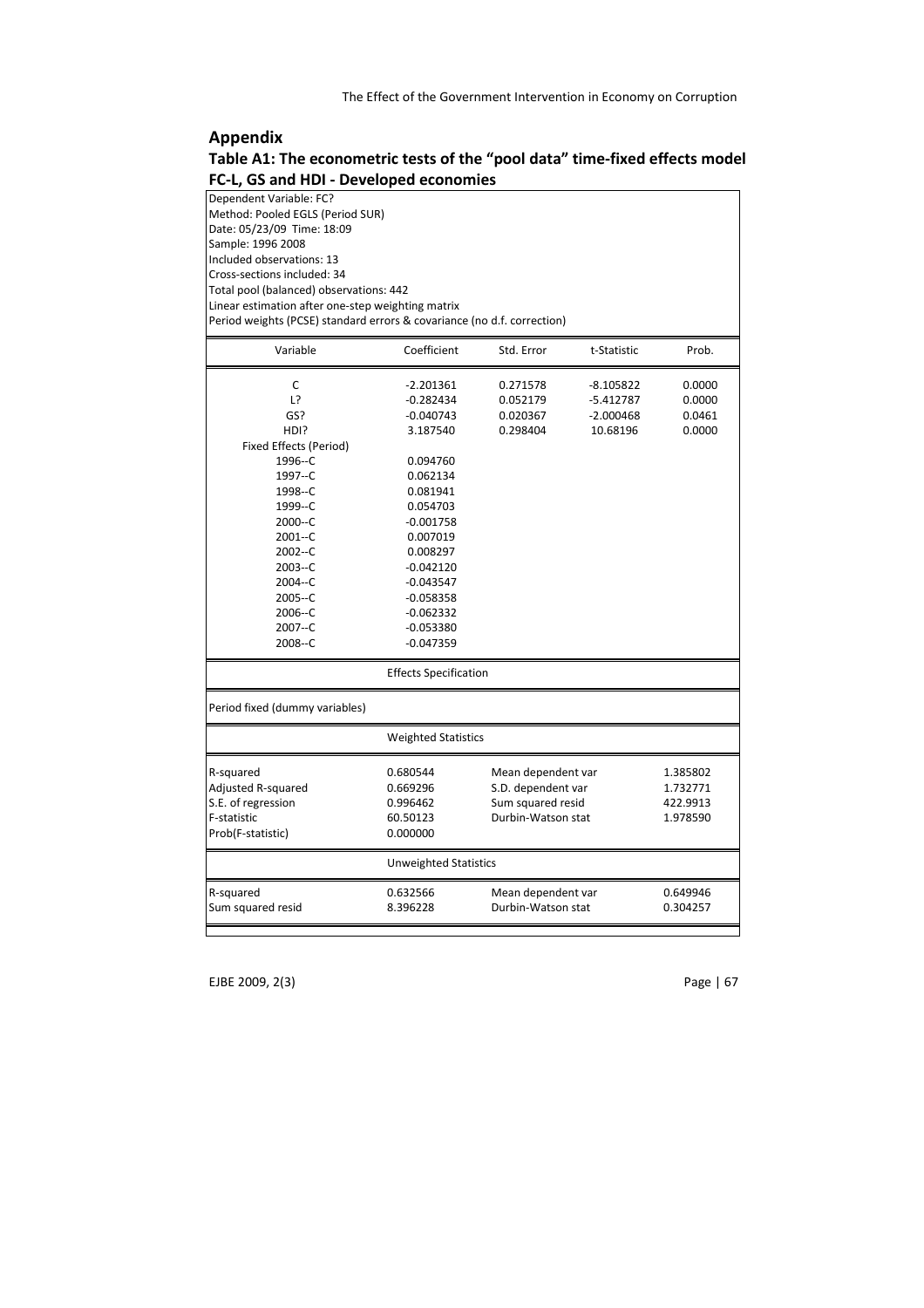| Table A2: The econometric tests of the "pool data" time-fixed effects model |
|-----------------------------------------------------------------------------|
| FC-L, GS and HDI - Developing economies                                     |

| Dependent Variable: FC?                                                 |                              |                                          |             |          |  |  |  |
|-------------------------------------------------------------------------|------------------------------|------------------------------------------|-------------|----------|--|--|--|
| Method: Pooled EGLS (Cross-section weights)                             |                              |                                          |             |          |  |  |  |
| Date: 05/23/09 Time: 18:09                                              |                              |                                          |             |          |  |  |  |
| Sample: 1996 2008                                                       |                              |                                          |             |          |  |  |  |
| Included observations: 13                                               |                              |                                          |             |          |  |  |  |
| Cross-sections included: 87                                             |                              |                                          |             |          |  |  |  |
| Total pool (balanced) observations: 1131                                |                              |                                          |             |          |  |  |  |
| Linear estimation after one-step weighting matrix                       |                              |                                          |             |          |  |  |  |
| Period weights (PCSE) standard errors & covariance (no d.f. correction) |                              |                                          |             |          |  |  |  |
| Variable                                                                | Coefficient                  | Std. Error                               | t-Statistic | Prob.    |  |  |  |
|                                                                         |                              |                                          |             |          |  |  |  |
| С                                                                       | 0.142492                     | 0.020791                                 | 6.853494    | 0.0000   |  |  |  |
| L?                                                                      | $-0.115900$                  | 0.011634                                 | $-9.962188$ | 0.0000   |  |  |  |
| GS?                                                                     | $-0.170513$                  | 0.019265                                 | $-8.851125$ | 0.0000   |  |  |  |
| HDI?                                                                    | 0.544997                     | 0.016274                                 | 33.48911    | 0.0000   |  |  |  |
| Fixed Effects (Period)                                                  |                              |                                          |             |          |  |  |  |
| 1996--C                                                                 | 0.042580                     |                                          |             |          |  |  |  |
| 1997--C                                                                 | 0.039202                     |                                          |             |          |  |  |  |
| 1998--C                                                                 | 0.024439                     |                                          |             |          |  |  |  |
| 1999--C                                                                 | 0.022467                     |                                          |             |          |  |  |  |
| 2000--C                                                                 | 0.008307                     |                                          |             |          |  |  |  |
| $2001 - C$                                                              | 0.010848                     |                                          |             |          |  |  |  |
| 2002--C                                                                 | 0.014932                     |                                          |             |          |  |  |  |
| 2003--C                                                                 | $-0.004954$                  |                                          |             |          |  |  |  |
| 2004--C                                                                 | $-0.019449$                  |                                          |             |          |  |  |  |
| 2005--C                                                                 | $-0.026229$                  |                                          |             |          |  |  |  |
| 2006--C                                                                 | $-0.022748$                  |                                          |             |          |  |  |  |
| 2007--C                                                                 | $-0.012767$                  |                                          |             |          |  |  |  |
| 2008--C                                                                 | $-0.013192$                  |                                          |             |          |  |  |  |
| <b>Effects Specification</b>                                            |                              |                                          |             |          |  |  |  |
| Period fixed (dummy variables)                                          |                              |                                          |             |          |  |  |  |
|                                                                         | <b>Weighted Statistics</b>   |                                          |             |          |  |  |  |
| R-squared                                                               | 0.740736                     | Mean dependent var                       |             | 0.437109 |  |  |  |
| Adjusted R-squared                                                      | 0.737248                     | S.D. dependent var                       |             | 0.308896 |  |  |  |
| S.E. of regression                                                      | 0.158338                     | Sum squared resid                        |             | 27.95410 |  |  |  |
| F-statistic                                                             | 212.3757                     | Durbin-Watson stat                       |             | 1.960999 |  |  |  |
| Prob(F-statistic)                                                       | 0.000000                     |                                          |             |          |  |  |  |
|                                                                         | <b>Unweighted Statistics</b> |                                          |             |          |  |  |  |
|                                                                         | 0.316376                     |                                          |             | 0.296764 |  |  |  |
| R-squared<br>Sum squared resid                                          | 28.36319                     | Mean dependent var<br>Durbin-Watson stat |             | 0.129329 |  |  |  |
|                                                                         |                              |                                          |             |          |  |  |  |

Page | 68 EJBE 2009, 2(3)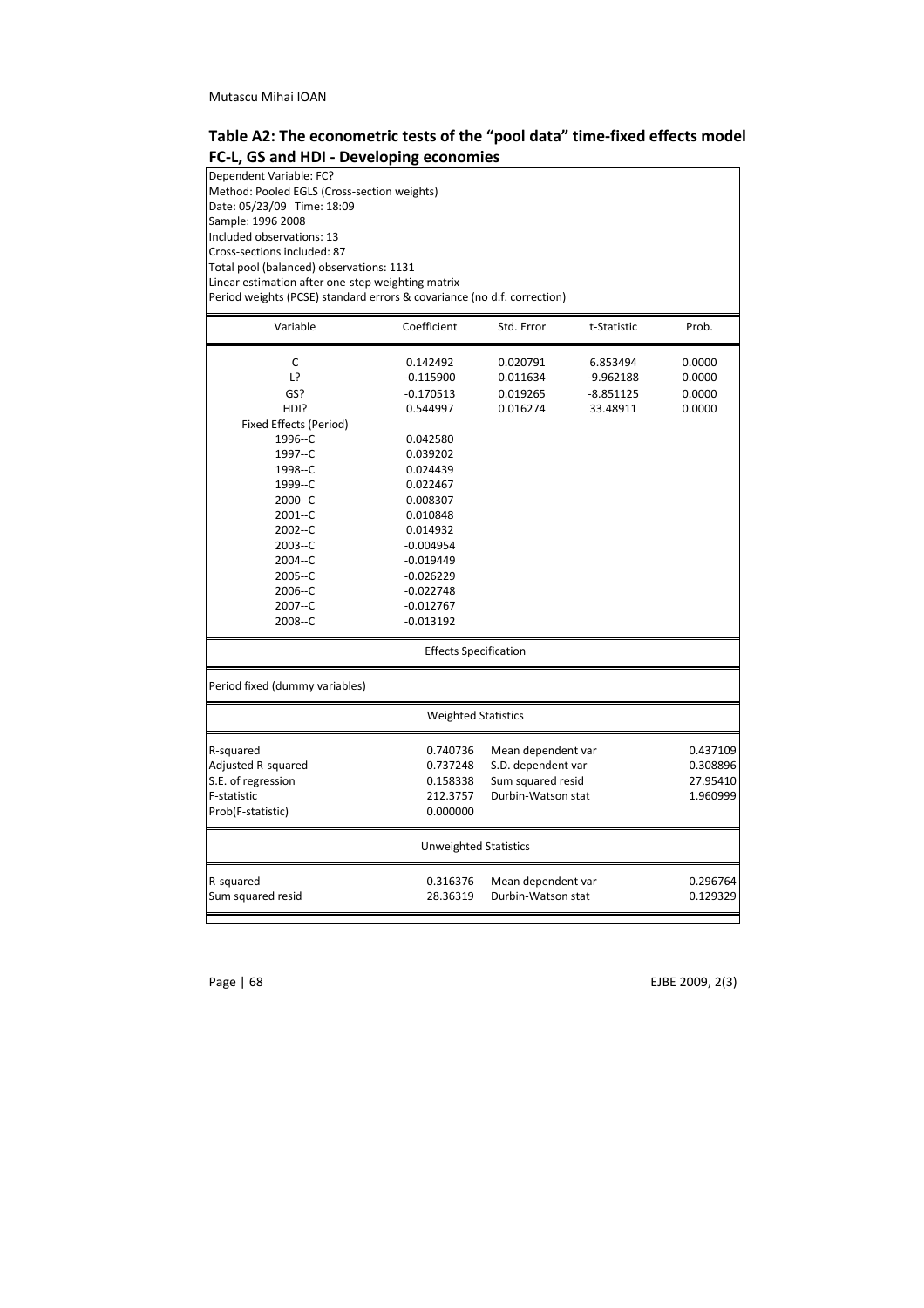Table A3: The econometric tests of the "pool data" time-fixed effects model FC-L, GS and HDI – Economies in transition

| Dependent Variable: FC?                                                 |                                  |                                          |             |                      |  |  |
|-------------------------------------------------------------------------|----------------------------------|------------------------------------------|-------------|----------------------|--|--|
|                                                                         | Method: Pooled EGLS (Period SUR) |                                          |             |                      |  |  |
| Date: 05/23/09 Time: 18:33                                              |                                  |                                          |             |                      |  |  |
| Sample: 1996 2008                                                       |                                  |                                          |             |                      |  |  |
| Included observations: 13                                               |                                  |                                          |             |                      |  |  |
| Cross-sections included: 14                                             |                                  |                                          |             |                      |  |  |
| Total pool (balanced) observations: 182                                 |                                  |                                          |             |                      |  |  |
| Linear estimation after one-step weighting matrix                       |                                  |                                          |             |                      |  |  |
| Period weights (PCSE) standard errors & covariance (no d.f. correction) |                                  |                                          |             |                      |  |  |
| Variable                                                                | Coefficient                      | Std. Error                               | t-Statistic | Prob.                |  |  |
|                                                                         |                                  |                                          |             |                      |  |  |
| С                                                                       | 0.165086                         | 0.021603                                 | 7.641883    | 0.0000               |  |  |
| L?                                                                      | $-0.109092$                      | 0.006595                                 | $-16.54245$ | 0.0000               |  |  |
| GS?                                                                     | $-0.187252$                      | 0.004235                                 | $-44.21857$ | 0.0000               |  |  |
| HDI?                                                                    | 0.318981                         | 0.027749                                 | 11.49523    | 0.0000               |  |  |
| Fixed Effects (Period)                                                  |                                  |                                          |             |                      |  |  |
| 1996--C                                                                 | $-0.024648$                      |                                          |             |                      |  |  |
| 1997--C                                                                 | $-0.026826$                      |                                          |             |                      |  |  |
| 1998--C                                                                 | $-0.006954$                      |                                          |             |                      |  |  |
| 1999--C                                                                 | $-0.006837$                      |                                          |             |                      |  |  |
| $2000 - C$                                                              | 0.014686                         |                                          |             |                      |  |  |
| $2001 - C$                                                              | 0.008961                         |                                          |             |                      |  |  |
| $2002 - C$                                                              | $-0.002604$                      |                                          |             |                      |  |  |
| $2003 - C$                                                              | 0.015910                         |                                          |             |                      |  |  |
| $2004 - C$                                                              | 0.021613                         |                                          |             |                      |  |  |
| $2005 - C$                                                              | 0.003104                         |                                          |             |                      |  |  |
| $2006 - C$                                                              | $-0.004368$                      |                                          |             |                      |  |  |
| $2007 - C$                                                              | 0.001884                         |                                          |             |                      |  |  |
| 2008--C                                                                 | 0.006079                         |                                          |             |                      |  |  |
|                                                                         |                                  | <b>Effects Specification</b>             |             |                      |  |  |
| Period fixed (dummy variables)                                          |                                  |                                          |             |                      |  |  |
|                                                                         |                                  | <b>Weighted Statistics</b>               |             |                      |  |  |
|                                                                         |                                  |                                          |             |                      |  |  |
| R-squared                                                               | 0.990013                         | Mean dependent var<br>S.D. dependent var |             | 2.168570             |  |  |
| Adjusted R-squared<br>S.E. of regression                                | 0.989111<br>1.037226             | Sum squared resid                        |             | 9.939635<br>178.5890 |  |  |
| F-statistic                                                             | 1097.040                         | Durbin-Watson stat                       |             | 1.998995             |  |  |
| Prob(F-statistic)                                                       | 0.000000                         |                                          |             |                      |  |  |
|                                                                         |                                  |                                          |             |                      |  |  |
|                                                                         |                                  | <b>Unweighted Statistics</b>             |             |                      |  |  |
| R-squared                                                               | 0.346309                         | Mean dependent var                       |             | 0.210363             |  |  |
| Sum squared resid                                                       | 1.155049                         | Durbin-Watson stat                       |             | 0.542193             |  |  |
|                                                                         |                                  |                                          |             |                      |  |  |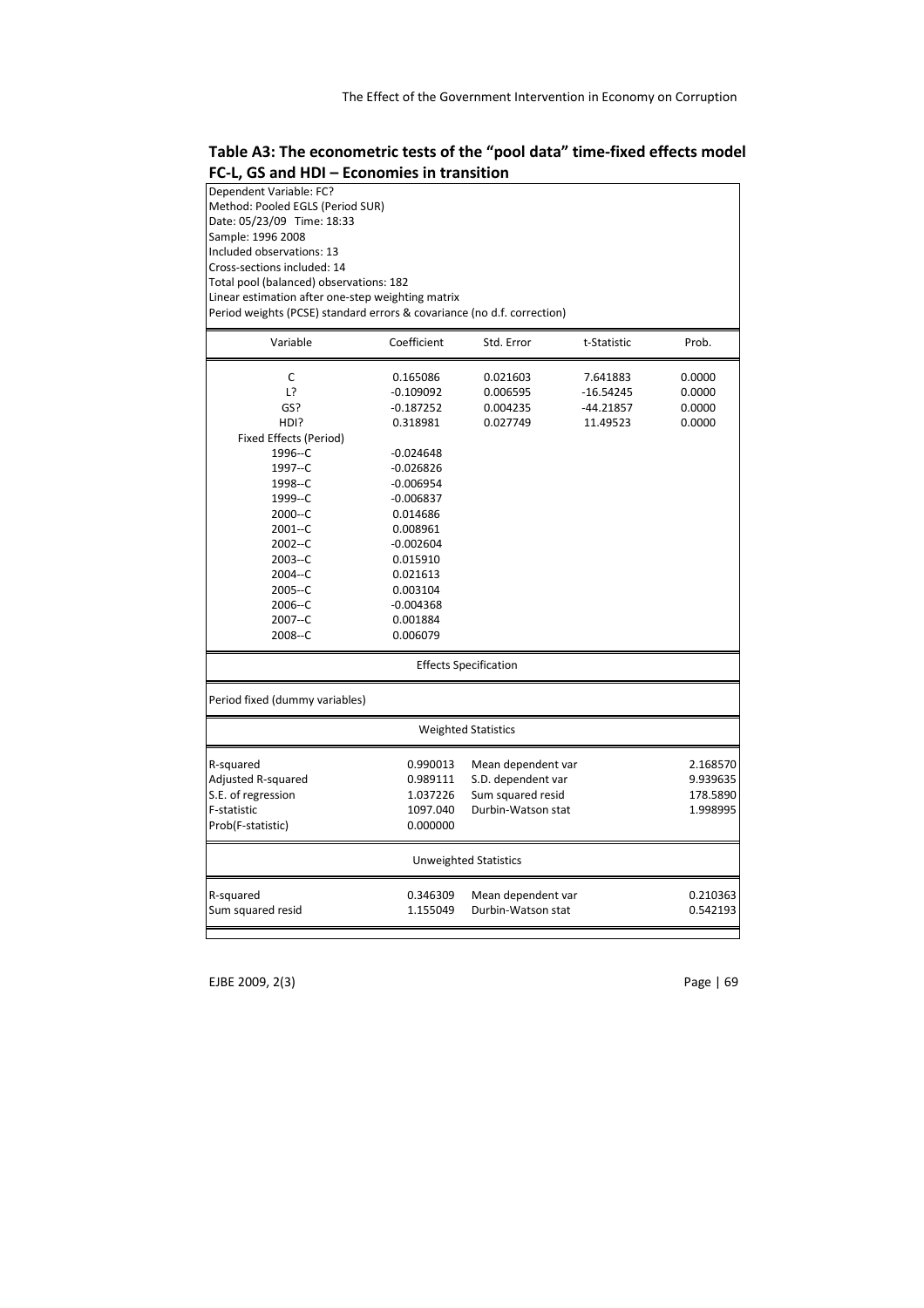# Table A4: The "unit root test" of the residuals - Developed economies

| Group unit root test: Summary                                                                                                               |                  |         |          |     |
|---------------------------------------------------------------------------------------------------------------------------------------------|------------------|---------|----------|-----|
| Date: 05/23/09 Time: 18:54                                                                                                                  |                  |         |          |     |
| Sample: 1996 2008                                                                                                                           |                  |         |          |     |
| Series: RESIDAUSTRALIA, RESIDAUSTRIA, RESIDBELGIUM,                                                                                         |                  |         |          |     |
| RESIDUNITEDSTATES                                                                                                                           |                  |         |          |     |
| Exogenous variables: Individual effects                                                                                                     |                  |         |          |     |
| Automatic selection of maximum lags                                                                                                         |                  |         |          |     |
| Automatic selection of lags based on SIC: 0 to 2                                                                                            |                  |         |          |     |
| Newey-West bandwidth selection using Bartlett kernel                                                                                        |                  |         |          |     |
|                                                                                                                                             |                  |         | Cross-   |     |
| Method                                                                                                                                      | <b>Statistic</b> | Prob.** | sections | Obs |
| Null: Unit root (assumes common unit root process)                                                                                          |                  |         |          |     |
| Levin, Lin & Chu t*                                                                                                                         | $-10.9395$       | 0.0000  | 34       | 389 |
| Breitung t-stat                                                                                                                             | $-0.29030$       | 0.3858  | 34       | 355 |
| Null: Unit root (assumes individual unit root process)                                                                                      |                  |         |          |     |
| Im, Pesaran and Shin W-stat                                                                                                                 | $-8.18247$       | 0.0000  | 34       | 389 |
| ADF - Fisher Chi-square                                                                                                                     | 191.506          | 0.0000  | 34       | 389 |
| PP - Fisher Chi-square                                                                                                                      | 199.824          | 0.0000  | 34       | 408 |
| Null: No unit root (assumes common unit root process)                                                                                       |                  |         |          |     |
| Hadri Z-stat                                                                                                                                | 8.56268          | 0.0000  | 34       | 442 |
| ** Probabilities for Fisher tests are computed using an asympotic Chi<br>-square distribution. All other tests assume asymptotic normality. |                  |         |          |     |

# Table A5: The "unit root test" of the residuals - Developing economies

| Group unit root test: Summary                                                              |                  |         |          |            |  |  |
|--------------------------------------------------------------------------------------------|------------------|---------|----------|------------|--|--|
| Date: 05/25/09 Time: 18:09                                                                 |                  |         |          |            |  |  |
| Sample: 1996 2008                                                                          |                  |         |          |            |  |  |
| Series: RESIDALGERIA, RESIDARGENTINA, RESIDBAHRAIN,                                        |                  |         |          |            |  |  |
| RESIDZAMBIA                                                                                |                  |         |          |            |  |  |
| Exogenous variables: Individual effects                                                    |                  |         |          |            |  |  |
| Automatic selection of maximum lags                                                        |                  |         |          |            |  |  |
| Automatic selection of lags based on SIC: 0 to 2                                           |                  |         |          |            |  |  |
| Newey-West bandwidth selection using Bartlett kernel                                       |                  |         |          |            |  |  |
|                                                                                            |                  |         | Cross-   |            |  |  |
| Method                                                                                     | <b>Statistic</b> | Prob.** | sections | <b>Obs</b> |  |  |
| Null: Unit root (assumes common unit root process)                                         |                  |         |          |            |  |  |
| Levin, Lin & Chu t*                                                                        | $-12.8730$       | 0.0000  | 87       | 1000       |  |  |
| Breitung t-stat                                                                            | $-0.68155$       | 0.2478  | 87       | 913        |  |  |
| Null: Unit root (assumes individual unit root process)                                     |                  |         |          |            |  |  |
| Im, Pesaran and Shin W-stat                                                                | $-5.71864$       | 0.0000  | 87       | 1000       |  |  |
| ADF - Fisher Chi-square                                                                    | 319.317          | 0.0000  | 87       | 1000       |  |  |
| PP - Fisher Chi-square                                                                     | 337.890          | 0.0000  | 87       | 1044       |  |  |
| Null: No unit root (assumes common unit root process)                                      |                  |         |          |            |  |  |
| Hadri Z-stat                                                                               | 14.3549          | 0.0000  | 87       | 1131       |  |  |
| ** Probabilities for Fisher tests are computed using an asympotic Chi-square distribution. |                  |         |          |            |  |  |
| All other tests assume asymptotic normality.                                               |                  |         |          |            |  |  |

Page | 70 EJBE 2009, 2(3)